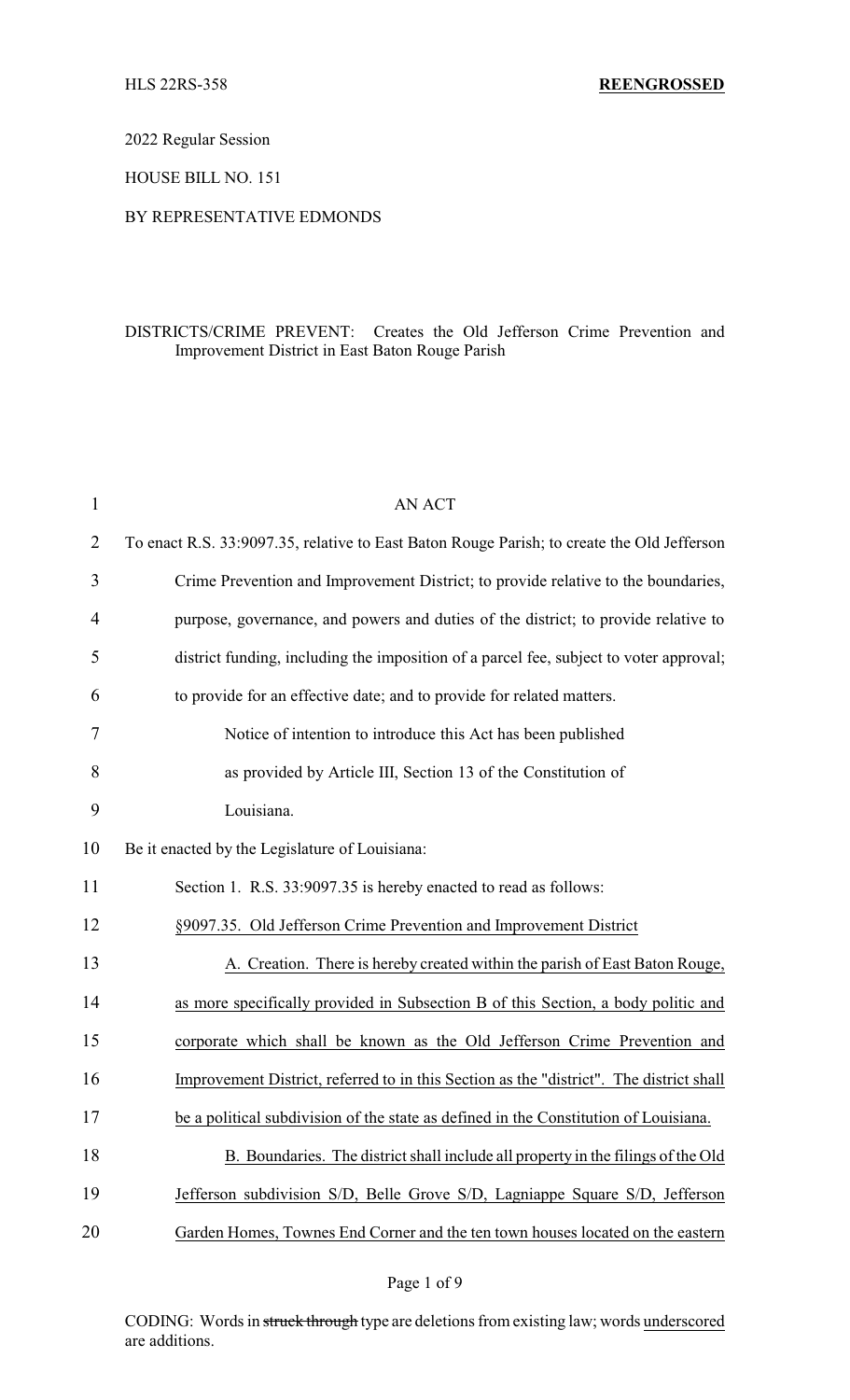| $\mathbf{1}$ | side of Baringer Road, which are legally identified as being part of the Jefferson Park |  |
|--------------|-----------------------------------------------------------------------------------------|--|
| 2            | Subdivision filed with the East Baton Rouge Parish Clerk of Court.                      |  |
| 3            | C. Purpose. The purpose of the district shall be to aid in crime prevention,            |  |
| 4            | to enhance security within the district, to provide for an increase in security patrols |  |
| 5            | in the district, and to provide for the overall betterment of the district.             |  |
| 6            | D. Governance. (1) The district shall be governed by a seven-member board               |  |
| 7            | of commissioners, referred to in this Section as the "board". The board shall be        |  |
| 8            | composed as follows:                                                                    |  |
| 9            | (a) The board of directors of the Old Jefferson Neighborhood Association                |  |
| 10           | shall appoint four members.                                                             |  |
| 11           | (b) The member of the Louisiana House of Representatives whose district                 |  |
| 12           | encompasses all or the greater portion of the area of the district shall appoint one    |  |
| 13           | member.                                                                                 |  |
| 14           | The member of the Louisiana Senate whose district encompasses all or<br>(c)             |  |
| 15           | the greater portion of the area of the district shall appoint one member.               |  |
| 16           | (d)<br>The assessor for the parish of East Baton Rouge shall appoint one                |  |
| 17           | member.                                                                                 |  |
| 18           | All members of the board shall own property and reside within the<br>(2)                |  |
| 19           | district and shall be qualified voters of the district.                                 |  |
| 20           | (3)(a) Members shall serve four-year terms after the initial terms as provided          |  |
| 21           | in this Subparagraph. Two members shall serve an initial term of one year; two shall    |  |
| 22           | serve two years; two shall serve three years; and one shall serve four years, as        |  |
| 23           | determined by lot at the first meeting of the board.                                    |  |
| 24           | (b) Members shall be eligible for reappointment.                                        |  |
| 25           | (4) Any vacancy in the membership of the board shall be filled in the manner            |  |
| 26           | If the appointing authority responsible for the<br>of the original appointment.         |  |
| 27           | appointment of a member fails to fill a vacancy within thirty days, the remaining       |  |
| 28           | members of the board may appoint an interim successor to serve until the position       |  |
| 29           | is filled by the appointing authority.                                                  |  |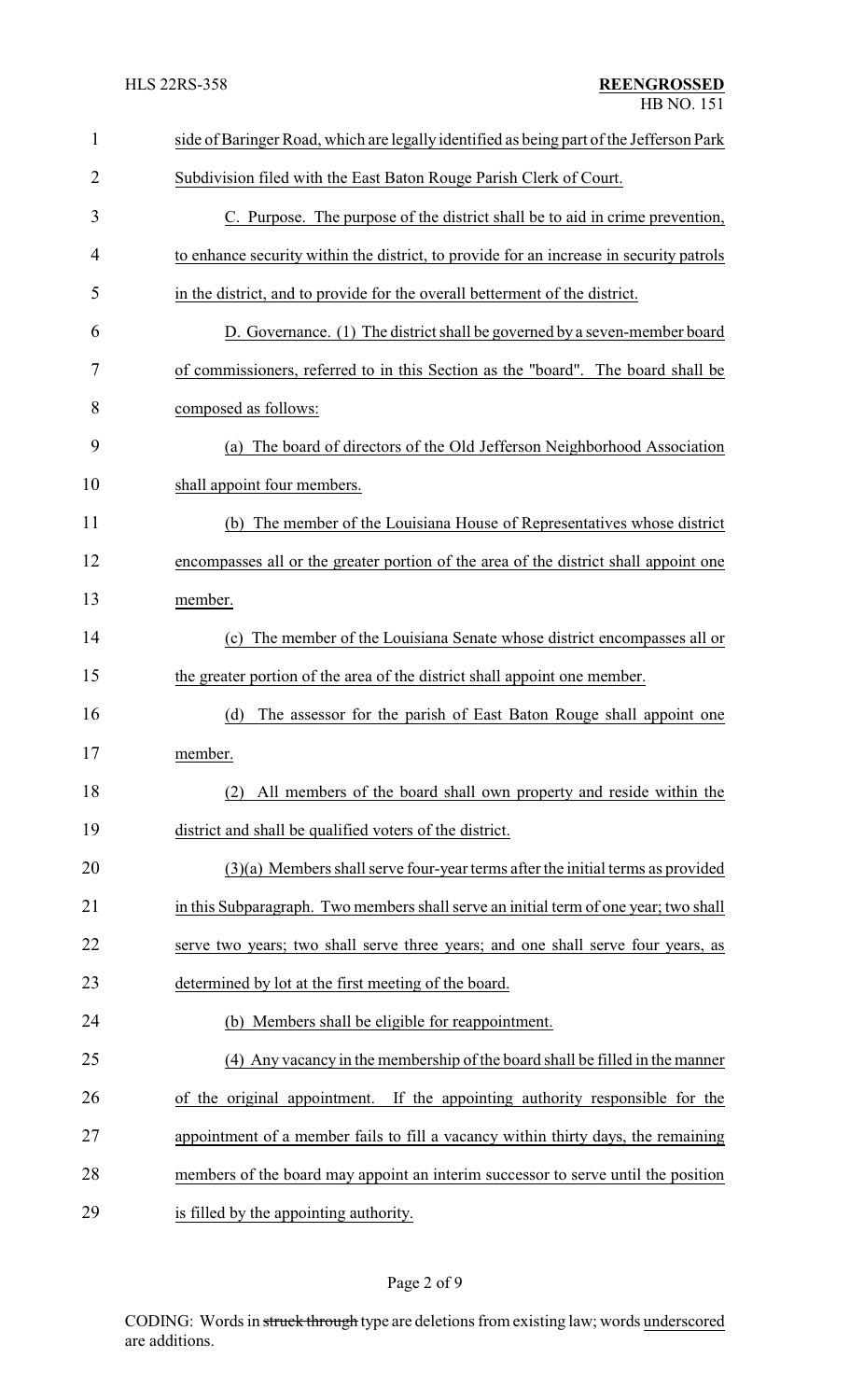| $\mathbf{1}$ | The board shall elect from its members a chairman, a vice chairman, a<br>(5)            |
|--------------|-----------------------------------------------------------------------------------------|
| 2            | secretary, a treasurer, and such other officers as it deems necessary. The duties of    |
| 3            | the officers shall be fixed by the bylaws adopted by the board.                         |
| 4            | (6) The members of the board shall serve without compensation but shall be              |
| 5            | reimbursed for reasonable out-of-pocket expenses directly related to the governance     |
| 6            | of the district, not to exceed one hundred dollars per year.                            |
| 7            | The board shall keep minutes of all meetings and shall make them<br>(7)                 |
| 8            | available through the secretary of the board. The minute books and archives of the      |
| 9            | district shall be maintained by the secretary of the board. The monies, funds, and      |
| 10           | accounts of the district shall be in the official custody of the board.                 |
| 11           | (8) The board shall adopt such rules and regulations as it deems necessary              |
| 12           | or advisable for conducting its business affairs. The board shall hold regular          |
| 13           | meetings as shall be provided for in the bylaws and may hold special meetings at        |
| 14           | such times and places within East Baton Rouge Parish as may be prescribed in the        |
| 15           | bylaws.                                                                                 |
| 16           | (9) A majority of the membership of the board shall constitute a quorum for             |
| 17           | the transaction of business, and an official action of the board requires the favorable |
| 18           | vote of a majority of those members present and voting. All members of the board        |
| 19           | shall be voting members.                                                                |
| 20           | (10) The domicile of the board shall be in East Baton Rouge Parish.                     |
| 21           | E. Powers and duties. The district, acting through its board, shall have the            |
| 22           | following powers and duties:                                                            |
| 23           | (1) To sue and be sued.                                                                 |
| 24           | To adopt, use, and alter at will a corporate seal.<br>(2)                               |
| 25           | To receive and expend funds collected pursuant to Subsections F and G<br>(3)            |
| 26           | of this Section and in accordance with a budget adopted as provided by Subsection       |
| 27           | H of this Section.                                                                      |
| 28           | (4) To enter into contracts with individuals or entities, private or public.            |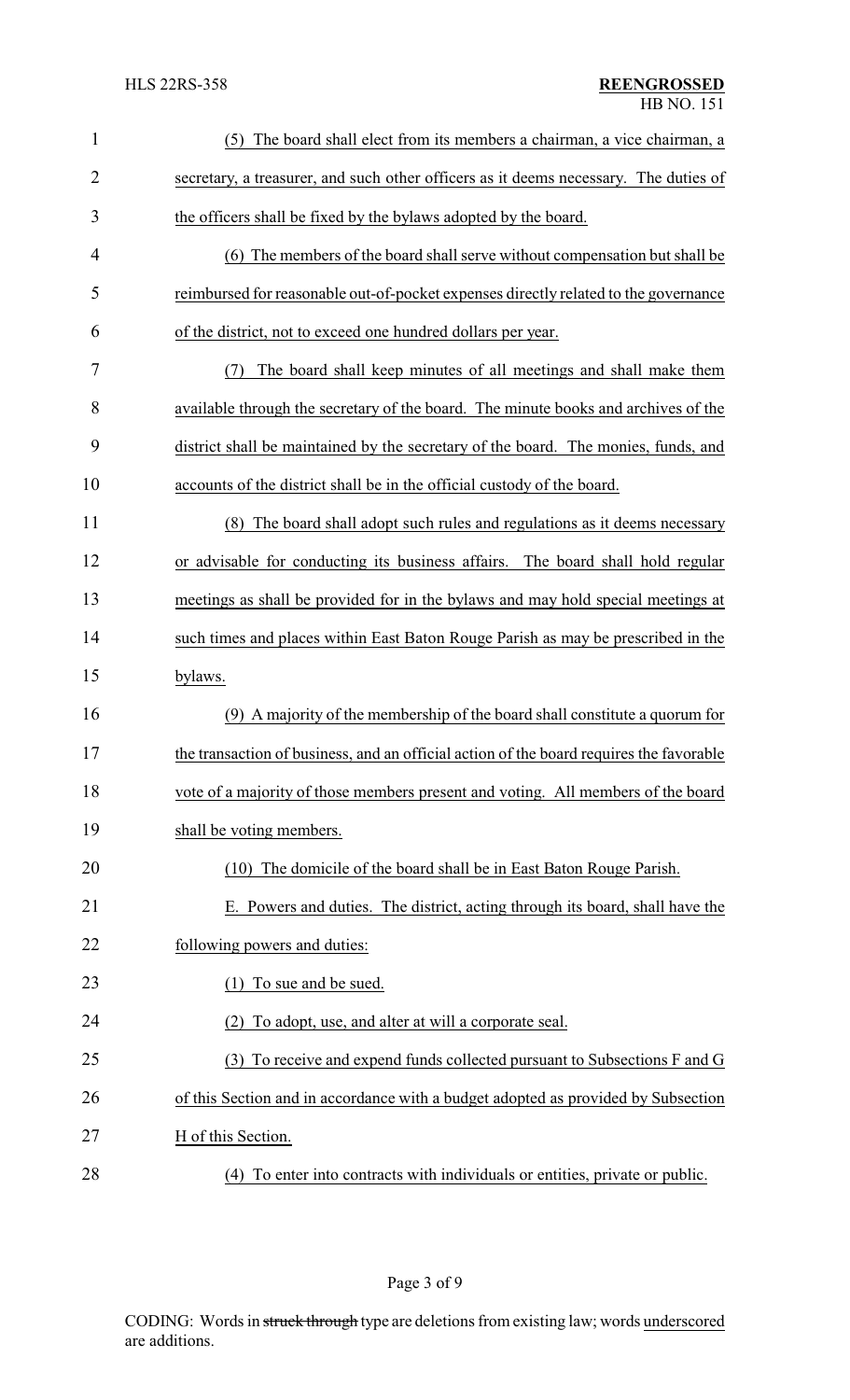| $\mathbf{1}$   | (5) To provide or enhance security patrols in the district, to provide for                |
|----------------|-------------------------------------------------------------------------------------------|
| $\overline{2}$ | improved lighting, signage, or matters relating to the security of the district, to       |
| 3              | provide for the beautification of and improvement to the district, and to provide         |
| 4              | generally for the overall betterment of the district.                                     |
| 5              | (6) To enter into contracts and agreements with one or more other districts               |
| 6              | for the joint security, improvement, or betterment of all participating districts.        |
| 7              | To provide for such services and make such expenditures as the board<br>(7)               |
| 8              | deems proper to carry out the purposes of the district.                                   |
| 9              | (8) To acquire or lease items and supplies which the board deems proper to                |
| 10             | carry out the purposes of the district.                                                   |
| 11             | (9) To procure and maintain liability insurance against any personal or legal             |
| 12             | liability of a board member that may be asserted or incurred based upon service as        |
| 13             | a member of the board or that may arise as a result of actions taken within the scope     |
| 14             | and discharge of duties as a member of the board.                                         |
| 15             | (10) To perform or have performed any other function or activity necessary                |
| 16             | or appropriate to carry out the purposes of the district or for the overall betterment    |
| 17             | of the district.                                                                          |
| 18             | F. Parcel fee. The governing authority of the district may impose and collect             |
| 19             | a parcel fee within the district subject to and in accordance with the provisions of this |
| 20             | Subsection:                                                                               |
| 21             | $(1)(a)$ The fee shall be imposed on each improved and unimproved parcel                  |
| 22             | located within the district.                                                              |
| 23             | For purposes of this Section, a parcel shall be defined as a lot, a<br>(b)                |
| 24             | subdivided portion of ground, or an individual tract within filings of Old Jefferson      |
| 25             | Subdivision, and which is listed on the tax rolls for assessment of property taxes. The   |
| 26             | owner of the parcel shall be responsible for payment of the fee.                          |
| 27             | The amount of the fee shall be as provided in a duly adopted<br>(2)(a)                    |
| 28             | resolution of the board. The fee shall be a flat fee per parcel not to exceed one         |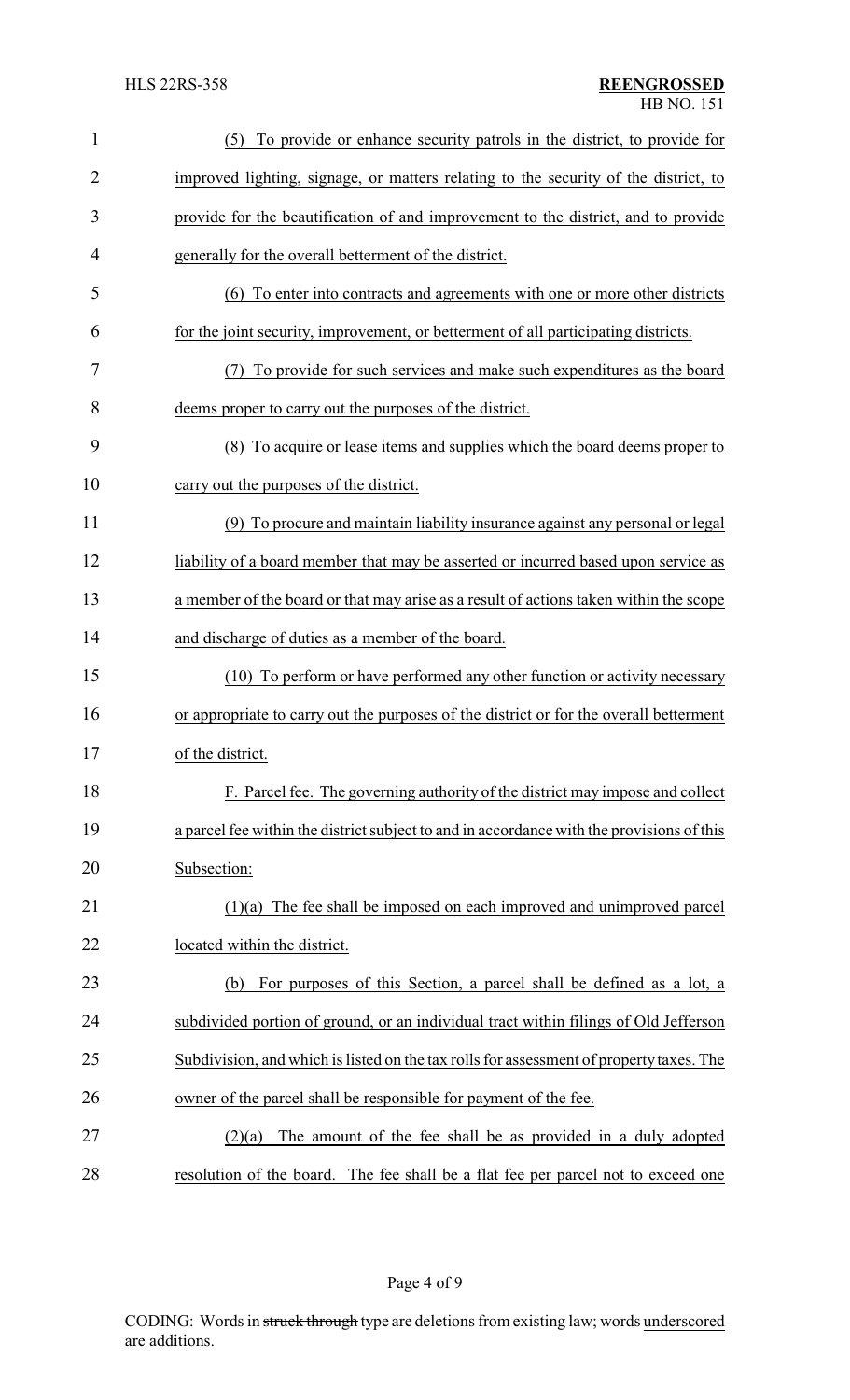| $\mathbf{1}$   | hundred fifty dollars per year for each parcel; however, the initial fee for the first |
|----------------|----------------------------------------------------------------------------------------|
| $\overline{2}$ | calendar year shall not exceed one hundred dollars per parcel.                         |
| 3              | (b) The board may increase the fee one time during each subsequent calendar            |
| 4              | year not to exceed five percent of the amount of the fee imposed during the previous   |
| 5              | calendar year; however, the amount of the fee shall not exceed the maximum amount      |
| 6              | authorized in Subparagraph (a) of this Paragraph.                                      |
| 7              | Notwithstanding the provisions of Subparagraphs (a) and (b) of this<br>(c)             |
| 8              | Paragraph, owners who have been granted the Louisiana Special Assessment Level         |
| 9              | pursuant to Article VII, Section $18(G)(1)$ of the Constitution of Louisiana shall be  |
| 10             | charged fifty percent of the parcel fee charged to other owners.                       |
| 11             | (d) No fee may be imposed or increased pursuant to the provisions of this              |
| 12             | Subsection unless the question of its imposition and the board's authority to increase |
| 13             | the fee has been approved by a majority of the registered voters of the district who   |
| 14             | vote on the proposition at an election held for that purpose in accordance with the    |
| 15             | Louisiana Election Code.                                                               |
| 16             | If approved, the fee and the board's authority to increase the fee shall<br>(e)        |
| 17             | expire in ten years, but the fee and the board's authority to increase the fee may be  |
| 18             | renewed if approved by a majority of the registered voters of the district voting on   |
| 19             | the proposition at an election as provided in Subparagraph (d) of this Paragraph. If   |
| 20             | the fee and board's authority to increase the fee is renewed, the term of the          |
| 21             | imposition of the fee shall be as provided in the proposition authorizing such         |
| 22             | renewal, not to exceed ten years.                                                      |
| 23             | (3) The fee shall be collected at the same time and in the same manner as ad           |
| 24             | valorem taxes are collected for East Baton Rouge Parish. The tax collector shall       |
| 25             | collect and remit to the district all amounts collected not more than sixty days after |
| 26             | collection; however, the district may enter into an agreement with the tax collector   |
| 27             | to authorize retention of an annual collection fee, not to exceed one percent of the   |
| 28             | amount collected.                                                                      |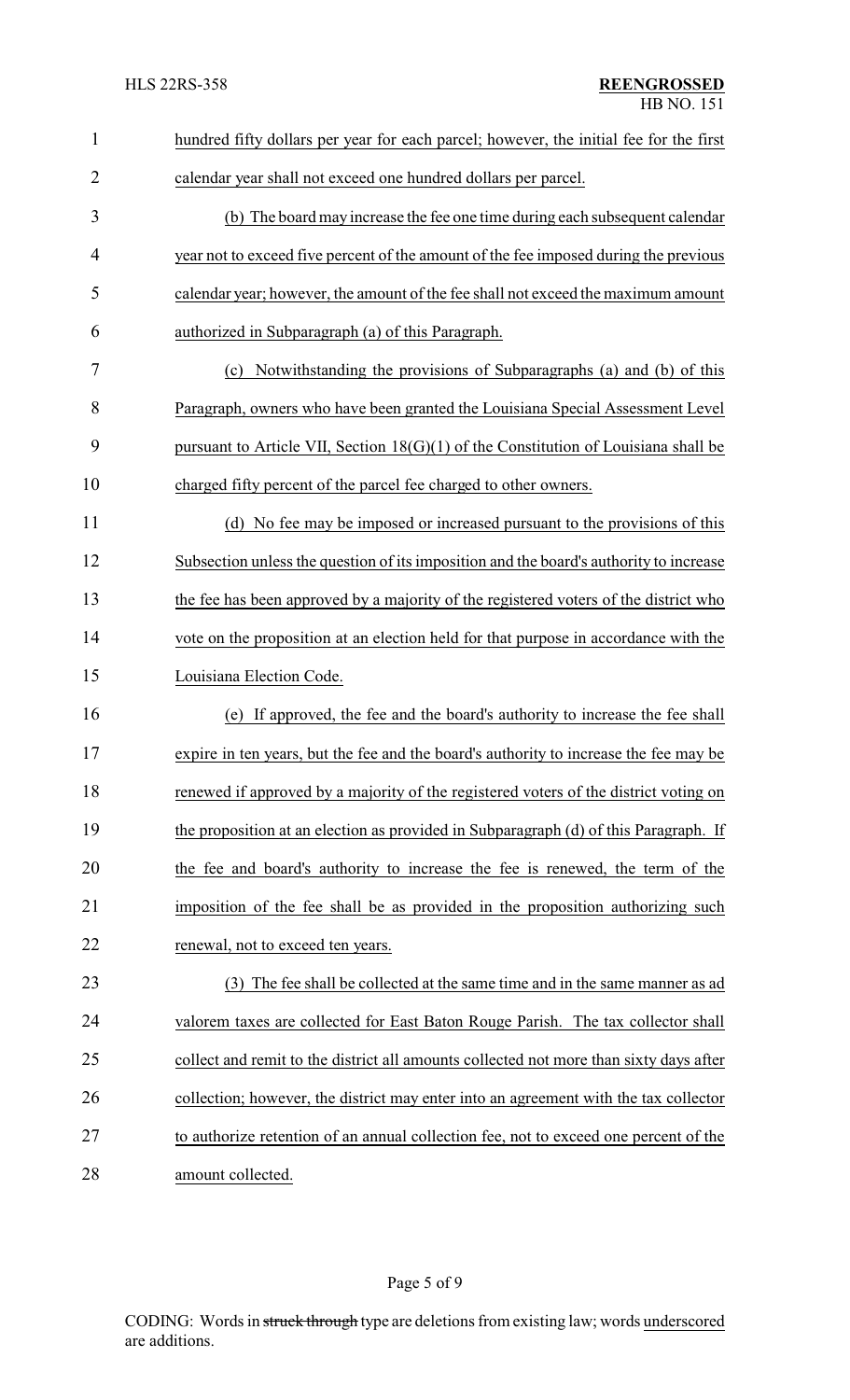| $\mathbf{1}$   | (4) Any parcel fee which is unpaid shall be added to the tax rolls of East               |
|----------------|------------------------------------------------------------------------------------------|
| $\overline{2}$ | Baton Rouge Parish and shall be enforced with the same authority and subject to the      |
| 3              | same penalties and procedures as unpaid ad valorem taxes.                                |
| 4              | G. Additional contributions. The district may solicit, accept, and expend                |
| 5              | additional voluntary contributions and grants to carry out the purposes of the district. |
| 6              | H. Budget. (1) The board shall adopt an annual budget in accordance with                 |
| 7              | the Louisiana Local Government Budget Act, R.S. 39:1301 et seq.                          |
| 8              | (2) The district shall be subject to audit by the legislative auditor pursuant           |
| 9              | to R.S. 24:513.                                                                          |
| 10             | I. Miscellaneous provisions. (1) It is the purpose and intent of this Section            |
| 11             | that any additional law enforcement personnel and services provided for through the      |
| 12             | fees authorized in this Section shall be supplemental to, and not in lieu of, personnel  |
| 13             | and services to be provided in the district by publicly funded law enforcement           |
| 14             | agencies.                                                                                |
| 15             | If the district ceases to exist, any funds, equipment, and property of the<br>(2)        |
| 16             | district shall be transmitted to the governing authority of the municipality in which    |
| 17             | district is located if the district was located within the boundaries of an incorporated |
| 18             | area or to the governing authority of the parish of East Baton Rouge if the district     |
| 19             | was not located within the boundaries of an incorporated area and shall be used only     |
| 20             | within the district for the purposes set forth in this Section.                          |
| 21             | J. Indemnification and exculpation. (1) The district shall indemnify its                 |
| 22             | officers and board members to the fullest extent permitted by R.S. 12:227, as fully      |
| 23             | as if the district were a nonprofit corporation governed thereby, and as may be          |
| 24             | provided in the district's bylaws.                                                       |
| 25             | (2) No board member or officer of the district shall be liable to the district           |
| 26             | or to any individual who resides, owns property, visits, or otherwise conducts           |
| 27             | business in the district for monetary damages, for breach of his duties as a board       |
| 28             | member or officer, provided that this provision shall not eliminate or limit the         |
| 29             | liability of a board member or officer for any of the following:                         |

## Page 6 of 9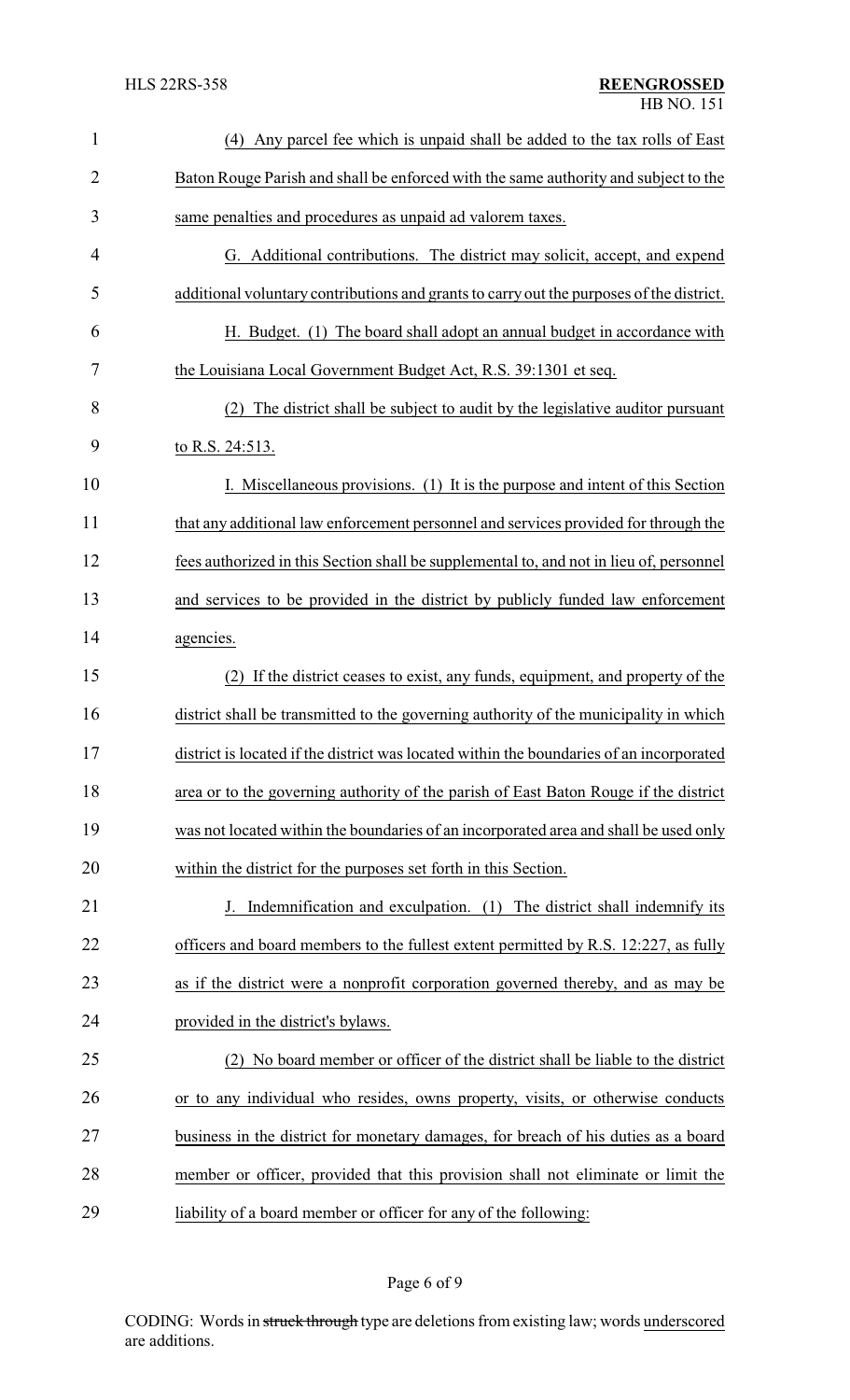| 1  | Acts or omissions not in good faith or which involve intentional<br>(a)                       |
|----|-----------------------------------------------------------------------------------------------|
| 2  | misconduct or a knowing violation of law.                                                     |
| 3  | Any transaction from which he or she derived an improper personal<br>(b)                      |
| 4  | benefit.                                                                                      |
| 5  | To the fullest extent permitted by R.S. 9:2792 et seq., including R.S.<br>(3)                 |
| 6  | 9:2792.1 through 2792.9, a person serving the district as a board member or officer           |
| 7  | shall not be individually liable for any act or omission arising out of the performance       |
| 8  | of his duties.                                                                                |
| 9  | Section 2. This Act shall become effective upon signature by the governor or, if not          |
| 10 | signed by the governor, upon expiration of the time for bills to become law without signature |
| 11 | by the governor, as provided by Article III, Section 18 of the Constitution of Louisiana. If  |
| 12 | vetoed by the governor and subsequently approved by the legislature, this Act shall become    |
| 13 | effective on the day following such approval.                                                 |

## DIGEST

The digest printed below was prepared by House Legislative Services. It constitutes no part of the legislative instrument. The keyword, one-liner, abstract, and digest do not constitute part of the law or proof or indicia of legislative intent. [R.S. 1:13(B) and 24:177(E)]

| HB 151 Reengrossed | 2022 Regular Session | Edmonds |
|--------------------|----------------------|---------|
|                    |                      |         |

**Abstract:** Creates the Old Jefferson Crime Prevention and Improvement District in East Baton Rouge Parish. Provides for the district's boundaries, purpose, governance, and funding, including the authority to impose a parcel fee.

Proposed law creates the Old Jefferson Crime Prevention and Improvement District in East Baton Rouge Parish as a political subdivision of the state for the purpose of aiding in crime prevention and providing for overall betterment of the district. Provides for district boundaries. Provides that the district shall be governed by a board of commissioners composed as follows:

- (1) Four members appointed by the Old Jefferson Neighborhood Assoc.
- (2) One member appointed by the member of the La. House of Representatives whose district encompasses all or the greater portion of the area of the district.
- (3) One member appointed by the member of the La. Senate whose district encompasses all or the greater portion of the area of the district.
- (4) One member appointed by the parish assessor of E. Baton Rouge.

Requires board members to own property and reside in the district and to be qualified voters of the district.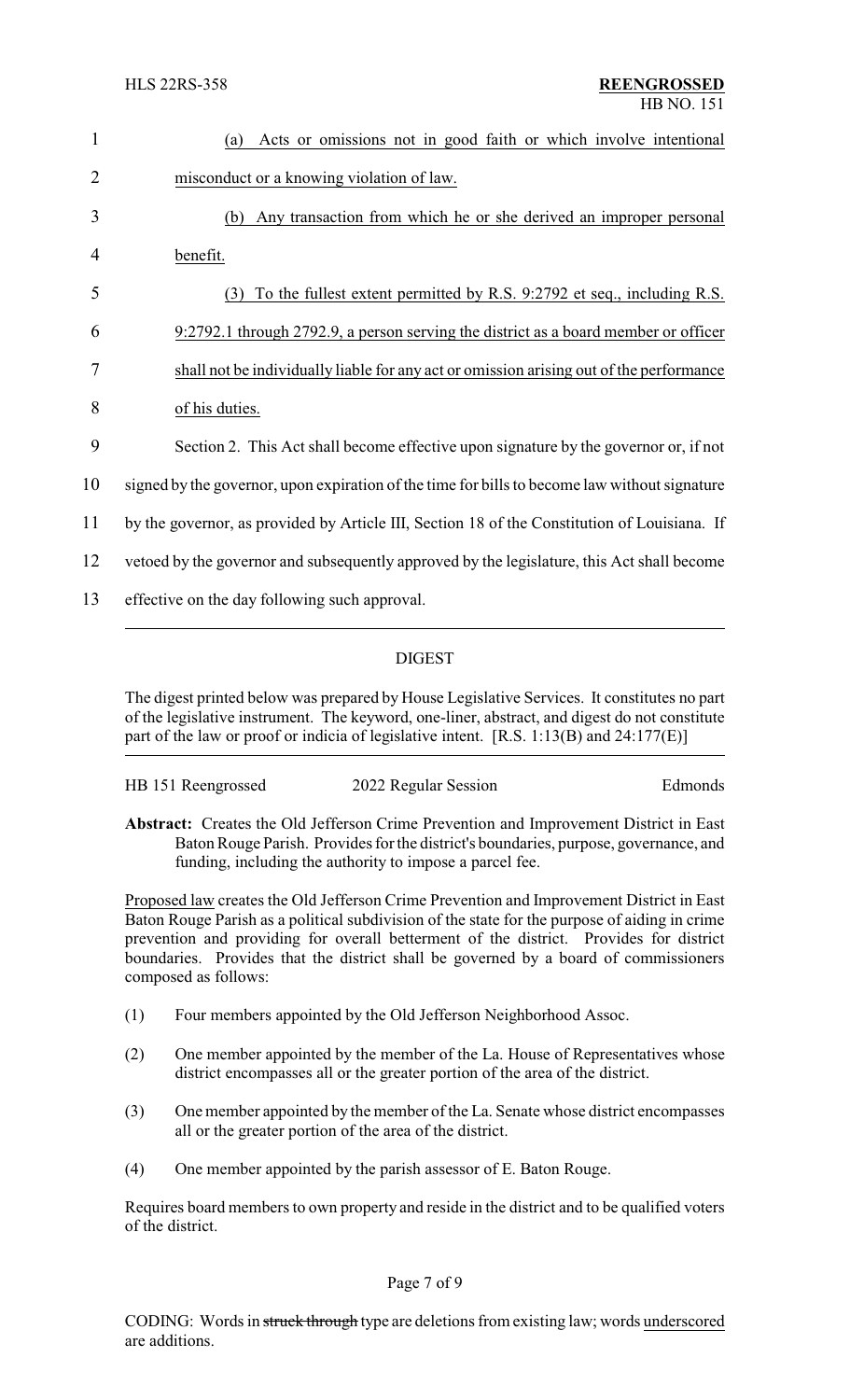Proposed law provides for the district's powers and duties including the following:

- (1) To sue and be sued.
- (2) To adopt, use, and alter at will a corporate seal.
- (3) To receive and expend funds from an authorized parcel fee and in accordance with an adopted budget.
- (4) To enter into contracts with individuals or entities, private or public.
- (5) To provide or enhance security patrols in the district, to provide for improved lighting, signage, or matters relating to the security of the district, to provide for the beautification of and improvement to the district, and to provide generally for the overall betterment of the district.
- (6) To enter into contracts and agreements with one or more other districts for the joint security, improvement, or betterment of all participating districts.

Proposed law authorizes the governing authority of the district, subject to voter approval, to impose and collect a parcel fee on each improved and unimproved parcel within the district not to exceed \$150 per parcel per year, which amount shall be as provided in a duly adopted board resolution. Provides, however, that the initial fee for the first calendar year shall not exceed \$100 per parcel. Authorizes the board to increase the fee one time during each calendar year not to exceed 5% of the amount of the fee imposed during the previous calendar year. Present law provides however, that an owner who qualifies for the special assessment pursuant to present constitution (Art. 7, Sec.  $18(G)(1)$ ) shall be charged 50% of the amount charged to other owners.

Present law provides that the fee and the board's authority to increase the fee expires in 10 years, but authorizes renewal of the fee for a term not to exceed 10 years. Defines "parcel" as a lot, a subdivided portion of ground, or an individual tract within the boundaries of the district which is listed on the tax rolls for assessment of property taxes.

Proposed law provides that the fee shall be collected in the same manner and at the same time as ad valorem taxes and that any unpaid fee shall be added to the parish tax rolls and enforced with the same authority and subject to the same penalties and procedures as unpaid ad valorem taxes. Requires the tax collector to remit to the district all amounts collected not more than 60 days after collection and authorizes the district to enter into an agreement with the tax collector to authorize the retention of a collection fee, not to exceed 1% of the amount collected.

Proposed law requires the district's board to adopt an annual budget in accordance with the La. Local Government Budget Act and provides that the district shall be subject to audit by the legislative auditor.

Proposed law provides that it is the purpose and intent of proposed law that the additional law enforcement personnel and their services provided for through the fees authorized by proposed law shall be supplemental to, and not in lieu of, personnel and services provided in the district by publicly funded law enforcement agencies.

Proposed law provides that if the district ceases to exist, all district funds and property shall be transmitted to the governing authority of the municipality in which district is located if the district was in an incorporated area or to E Baton Rouge Parish if the district was not in an incorporated area and used to promote and enhance the security, beautification, and overall betterment of the area included within the district.